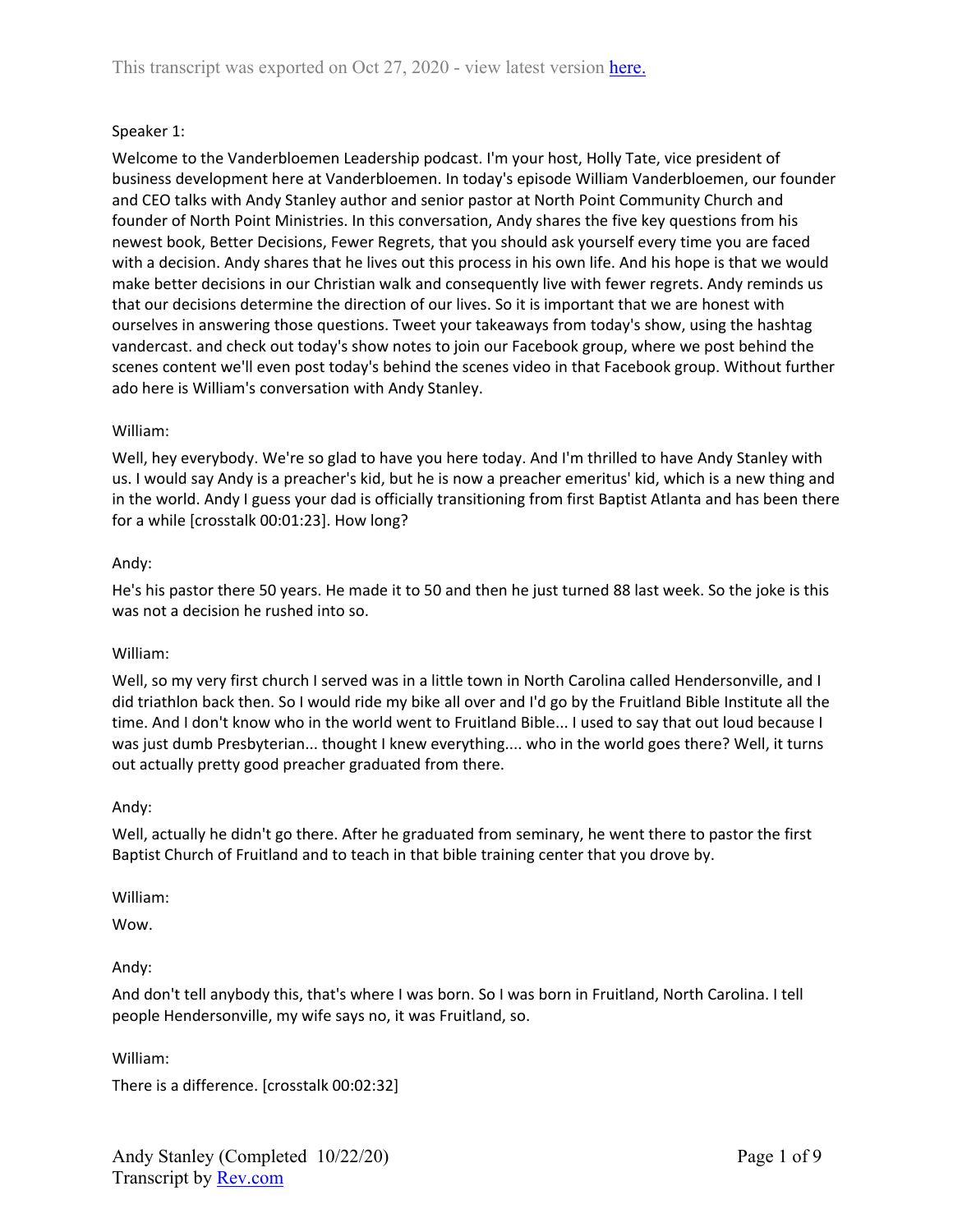This transcript was exported on Oct 27, 2020 - view latest version [here](https://www.rev.com/transcript-editor/shared/im272FssDab0HT6rDONV4TYlBOW66QfcqP1xOxrE9LKSFpejsFeRTMa0ogxKwbZtnooO_1TtHKwfyVNDNhCKdcxtFf8?loadFrom=DocumentHeaderDeepLink).

Andy:

It is beautiful up there though, right?

William: Yeah, It is just apples. It's not-

Andy: It's just apples. Yeah. Yeah.

# William:

Well, Andy, you've given so much of your life and your story to helping Jesus' name move forward and his cause. And I'm just thankful for you. You've influenced me as from a distance for many, many years, and now I want to visit with you today. I mean, you've had so many good books, but this newest thing you've been working on and really caught my attention because... and for those of you listening, it's Better Decisions, Fewer Regrets. And it... I mean like every Andy Stanley message the title kind of tells you what it's going to be about. But there were some questions that you asked and I'm learning. I think the older I get the more I'm trying to ask questions rather than give directives.

# William:

And now I'm reading through the new Testament I'm seeing, that's probably the sentence form Jesus used more than commands, was it? He answered them by asking a question. And so I want to talk about the questions that you're using as a filter or suggest that we use as a filter. But before that I want to ask what I ask every author. Having only written a few books, it's labor. And I mean, I've got seven kids. I have not been in labor but it feels like...

# William:

So there's got to be something inside an author to really make them want to get it out to the world. So was there a burden that you felt that you needed to get out to the world? And if so, tell us a little bit about that.

# Andy:

Well, to your point, every time I write a book I said Sandra, that's my last book I'm done. When I wrote Deep and Wide, I'm done. And when I wrote Irresistible, I was really done because I do it on my own time, it's not part of my day job. And my day job is very demanding as most pastors can attest to. So for this book, part of why I wanted to write this book is one of the things that breaks my heart. In fact, that's one of the questions I ask our church all the time. Hey, what breaks your heart? Because that can lead to life change in terms of career change all kinds of things. So the thing that breaks my heart is watching people make decisions that undermine their own success. There's isn't that headwind in life. We don't need to help ourselves into a ditch or to make a bad decision.

# Andy:

And so whether it's relationship decisions, financial decisions, professional decisions when... And we've all seen this right, in slow motion. The person begins to make bad decisions and you think, wait a minute, you're just hurting yourself and you're helping yourself hurt yourself. So I wrote this book to basically present these five questions and you just spoke to it William to basically offer people a decision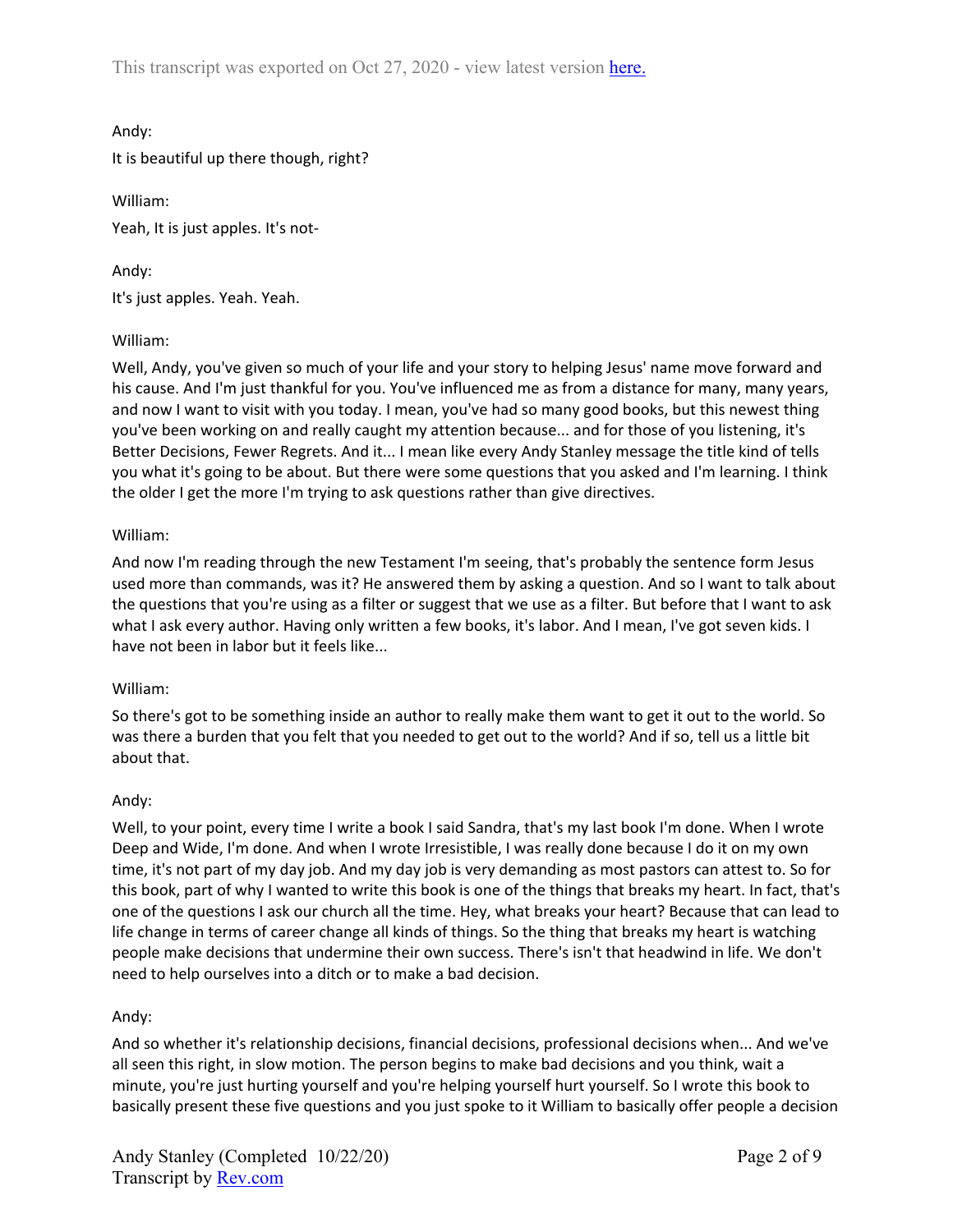making grid. And which sounds a little strange, but everybody has a decision making grid. There are questions that we all ask ourselves intuitively whenever we make a decision. Am I going to like this? Is going to make me happy? Will anybody find out? Will this hurt me? Could this become a problem down the road? How can I afford this? So unfortunately we don't always ask the right questions. And here's kind of the point of the book.

# Andy:

There is an extraordinarily important relationship between the questions we ask and the decisions we make. And the reason everybody knows that is because everybody can think of a decision they made and after they made it, they realized it was a bad decision. And they said to themselves, I should have asked more questions. So essentially I'm offering readers five questions to ask. Every time you make a decision of any importance and hoping that these five questions become part of their permanent decision-making grid. These are five questions I learned in some cases from my dad, learned from just doing ministry. And I assure you these are the five questions that I set out in front of my own three children, all of them in their twenties. Two of them married now, their entire life. And the title of the book is somewhat of a promise. Better Decisions, Fewer Regrets.

#### William:

Wow. So I grew up with... my dad was like a chronic Rotarian. He would go when he was out of the country, he'd just go find a rotary meeting. And they have those four questions that are not the same as these at all. But he had it up everywhere. He did everything. So you have five questions, kind of a grid that your kids are saying, Oh yeah, dad always said, are you asking these questions? Walk us through them. What-

# Andy:

Yeah. So the five questions that are kind of in five categories. The first one is kind of the self leadership question, which a lot of your viewers or listeners can identify with. The first question is, Why am I doing this?, pause, really? Why am I doing this, really? As everybody listening or watching this. The easiest person in the world to deceive is the person in the mirror. And so the first question is okay. Why am I buying this really?, really. Why am I purchasing? Why am I leasing this, really? Why am I going there, really? Why did I say yes to that, really? Why? In other words, I may not change my mind and I might fool everybody else, but I owe it to myself and you owe it to yourself to at least tell yourself the truth about why you're doing what you're doing.

# Andy:

Why am I doing this, pause really? And the really part is the most important part because there's an internal sales person in all of us. You may not be able to sell anything to anybody else, but my goodness, you can sell yourself on one heck of a bad idea. We've all done it. So in the book I say, when you catch yourself selling yourself that's when you need to hit pause, because we rarely have to sell ourselves on a good idea. The moment I start selling myself you hit pause because, you're selling yourself on a bad idea. So this question is kind of the self leadership question. Why am I doing this, really? The second question is one of the questions I've tried to keep in front of my kids at all times. And that's the question, what story do I want to tell?

Andy: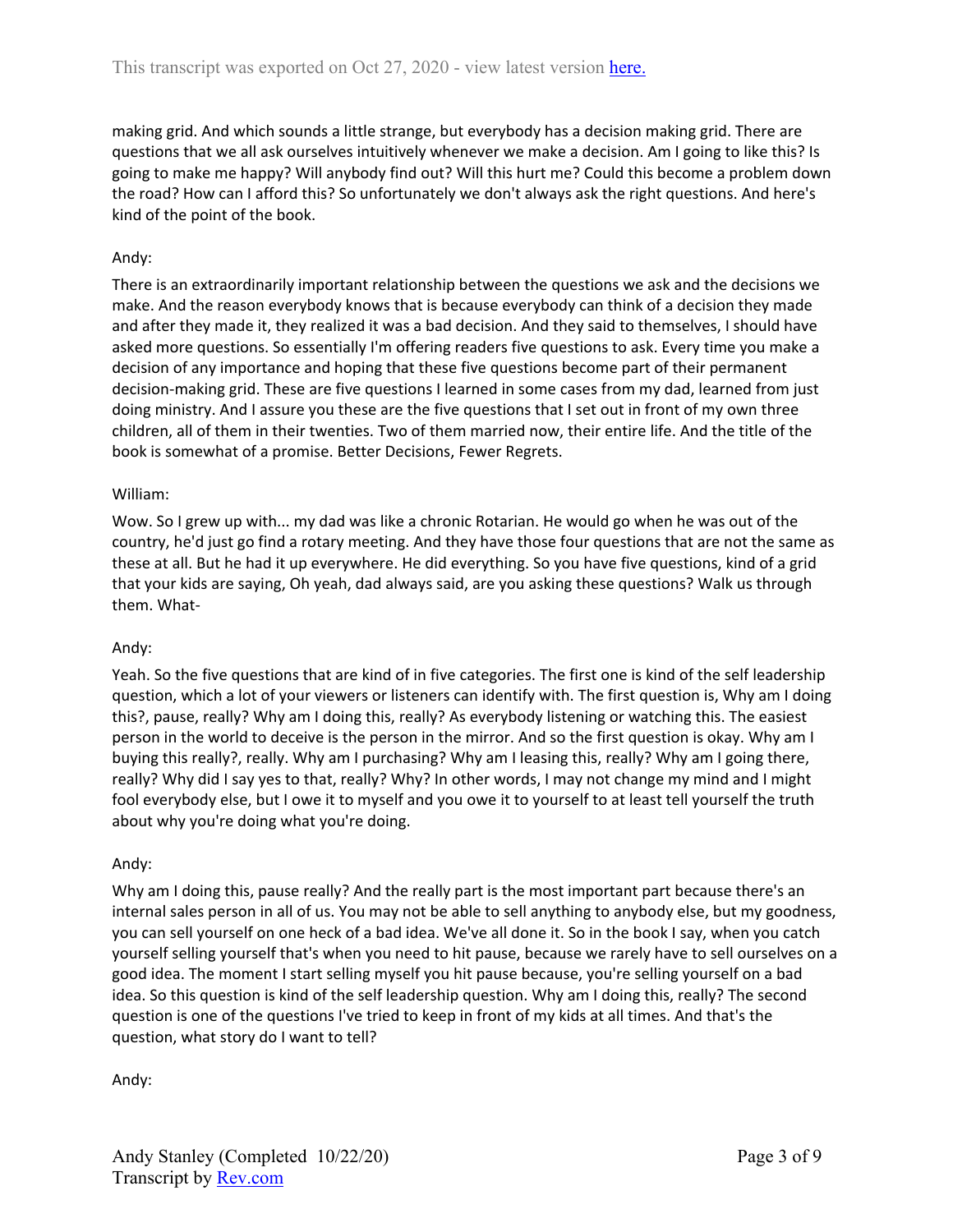What story do I want to tell? We don't think in terms of story, we think in terms of isolated events, but every decision you make, even minor decisions. Every decision we make becomes a permanent part of the story of our lives. So when we're making a decision, if we can stop and ask the question, okay? When this incident, when this relationship, when this invitation, when this season of my life, is nothing thing more than a story I'm telling. What story do I want to tell? And you get to decide. We get to decide the story we tell because we decide that we create this story one decision at a time. In the book I talk about a friend of mine who went through a long, protracted, expensive divorce. He's super successful guy here in Atlanta. I've known him since he was in the ninth grade.

# Andy:

And I just watched this guy just do amazing things. But at the front end of what was going to be a really difficult divorce. I said to him, I said it's going to be hard to imagine this but one day this whole divorce thing is just a story you tell. And you want to tell a good story. So decide through this season in such a way that you can tell your whole story and be proud of your story. And about every other week I would get a text from him that would just say, I can still tell my whole story. I can still tell my whole story because I told him I said, one day your kids are going to be old enough. They're going to ask different kinds of questions about this. This needs to be a story you're proud to tell. So when we think in terms of story, then really the decisions for making become part of the... they're contextualized properly because again, these are just stories that we tell.

# Andy:

The third question is the conscience question. The third question is, Is there a tension that deserves my attention? Is there a tension that deserves my attention? And the point of this question is from time to time all the logic and all the answers and all the... everything lines up perfectly on one side. Everybody else is doing it. Everybody else bought one. Everybody else is moving in that direction. It seems like the thing to do. And as we get closer to the decision or as we get right up to the decision, there's just something on the inside. That's just kind of a hesitation. My dad would call it a red flag moment. We can't explain it. And because we can't explain it, our tendency is just to brush right by it and to push right through it.

# Andy:

And this question is the conscience question. Is there a tension? Is there anything in you that's kind of like, I don't know. And again, as soon as you start trying to explain it, it just sounds so silly but it's real. And my encouragement in the book is pay attention, pay attention to that tension because if we pause long enough to kind of sit in the tension, it's amazing what begins to surface in terms of actual reasons why this is a bad idea, but sometimes that just takes a while. So pay attention to that tension. Is there a tension that deserves my attention?

# Andy:

The fourth question is one of the other questions. I grew up with my dad and that's this, What is the wise thing to do? Not what is the right thing to do? You can get yourself in a lot of trouble just doing the right thing, because every regret think about this. Every, if you think about your greatest regret, everybody's greatest regret is generally preceded by a series of unwise decisions. Not illegal, not immoral, unwise. Most of our greatest regrets are preceded by a series of unwise decisions. So the question is, what is the wise thing to do? And then we'd split this up into three different perspectives. And a lot of my past experience, what is the wise thing for me to do, in light of my current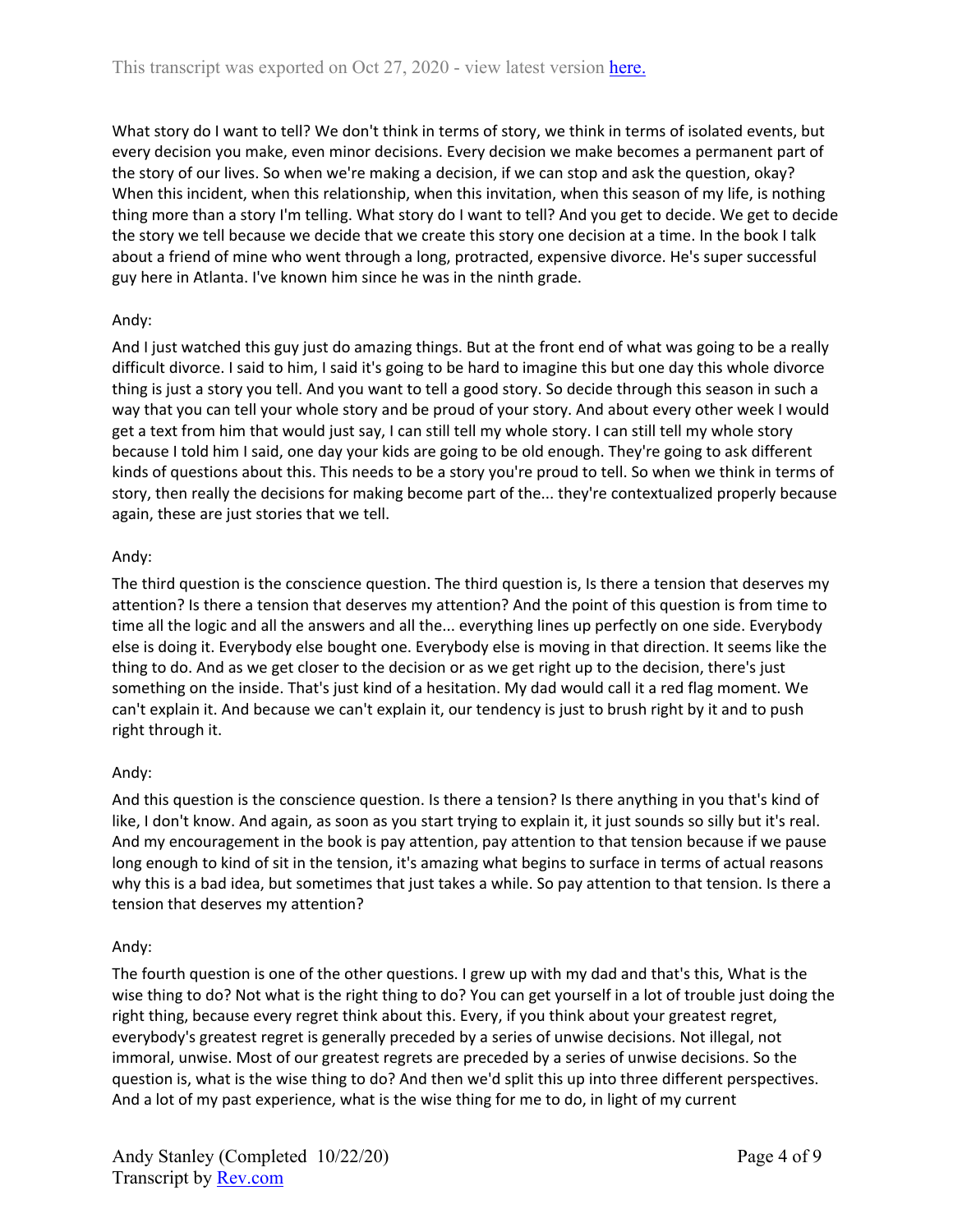circumstances, my current state of mind, what is the wise thing to do? And then this is the big one in light of my future hopes and dreams, financially, professionally, relationally, and a lot of my future hopes and dreams. What is the wise thing for me to do?

# Andy:

And then the fifth question is the one of the five where there's no guaranteed return on investment. The other four questions you ask those questions, you will be better off. This question may cost you, it's the relationship question. And the relationship question is, what does love require of me? What does love require of me. As I teach this to my kids and to our church. I always say this when you're not sure what to say or do stop and ask what love requires of you. What does love require of you? This is perhaps the most important question we can ask in any relationship because again, it brings clarity. It brings clarity to our responsibility in the relationship, but unlike the other four questions, this one might cost you, but love generally cost us something.

#### Andy:

So those are the five questions. And again, the goal is simply to incorporate these into a person's current decision making filter. And again, we all have some sort of filter that we use either consciously or subconsciously.

#### William:

Wow. Amazing questions, I immediately go to because I don't want to apply them to myself, but what am I going to do with my kids? Oh,

Andy:

Exactly.

#### William:

So I'm just wondering. I have seven kids now, two of them are over 25, so there's a pretty good chance their frontal cortex is developed, but the others not so much. And I think about that first decision to self... that I am pretty good at sales particularly to myself. And I remember in high school my parents were just like, if you don't get out of bed and you don't get to school then you got to deal with it. And I couldn't quit hitting the snooze button, which might be the first bad decision most people make every day. So I moved my stupid little NFL helmet alarm clock across the bedroom and set the alarm where I had to get out of bed.

#### Andy:

Exactly me too.

#### William:

So, okay, well, fast forward to now and my 16 year old son. He didn't have an alarm clock it's Alexa, just wake me up a half an hour. How do you sell that to someone that's younger? What do you tell your kids to try and get them to keep from making the bad decisions, that really are just the small ones that start the day in a wrong way?

Andy: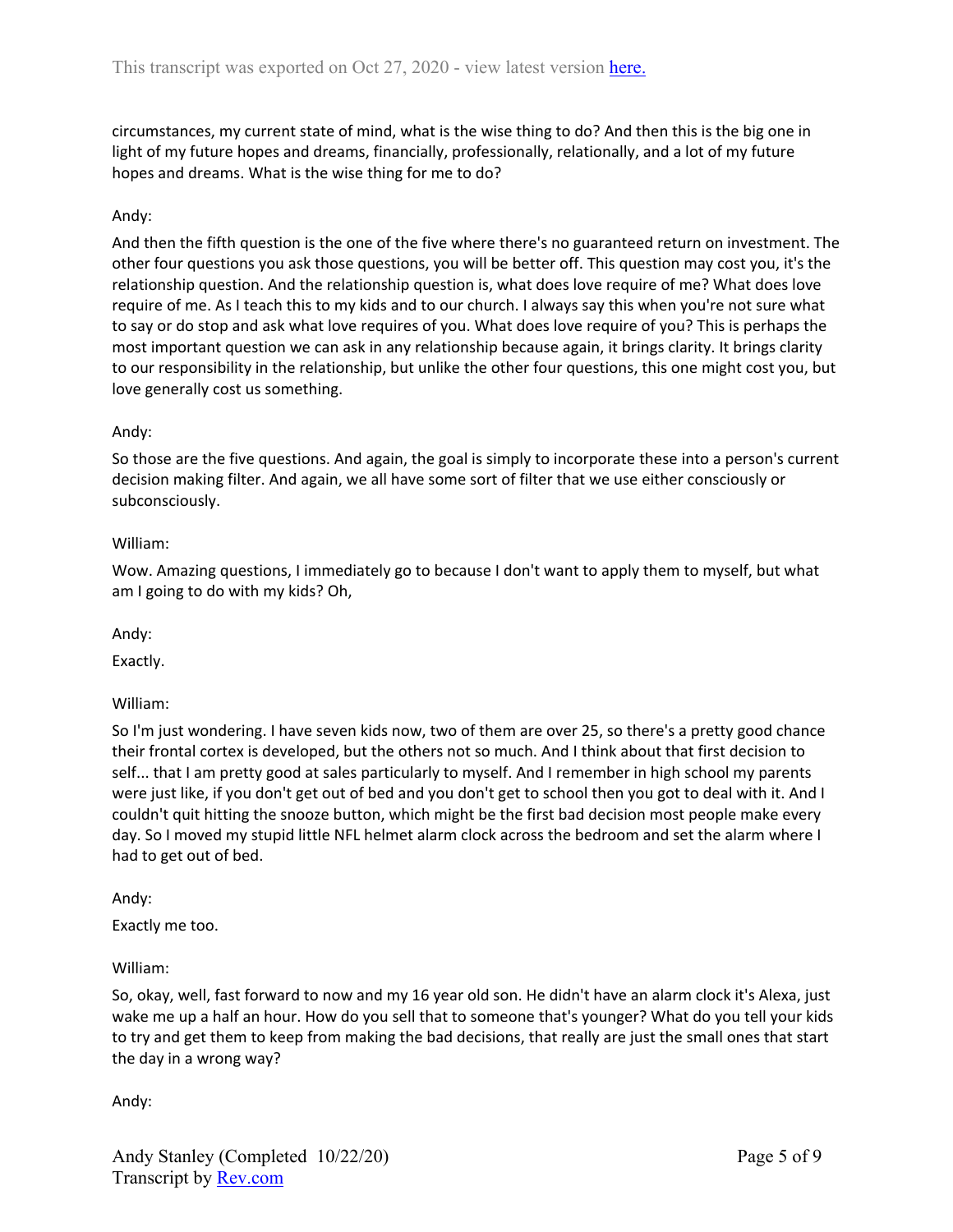Well, you touched on it and again good parents know the best thing we can do especially when the stakes are low, is to allow our kids to face the full on consequences of their decision and decisions. And of course the tendency is to bail them out. But... And this is why this is so important because, one of the most important, maybe the most important thing we can teach our kids is how to make decisions. And here's how my dad did this. In fact, the introduction to the book, I tell this story in full. My dad would not make a decision for me. In fact our kind of running conversation was, I'd say. I'd ask him for advice... how to do something or what should I do? And he wouldn't tell me and that he would say this. He'd say well, "what would you do if I weren't here?"

# Andy:

And I would say but you are here. He'd say, "well what would you do if I wasn't here to help you". But I am... But you are here to help me. And he just would push back on me. And then his kind of last ditch thing was, "will you pray about it?" And you just do whatever you feel like God would have you do it. And my mom would be like, Oh no, that's just too much freedom. But early on he just put the responsibility of both. And this is so important of both the decision and the outcome of the decision on me and on my sister. He did that so early, but what he did is he basically was teaching us how to make good decisions. And then as we made decisions, he would ask us these questions and he just wouldn't make the decision for us.

# Andy:

And again he started when the stakes were low so that if we made a bad decision we were going to recover from it. But parents who don't do that... then off to college or off to wherever they're off to. And now they just aren't equipped to make good decisions. So this is a big deal. In fact, I... you've probably done the same thing when our kids were younger, our kids are all in their twenties. We would pay our kids to read certain books and to listen to certain podcasts or messages. And I... Sandra and I were looking at this manuscript when I was finishing it up, she said "this is one of those books that if somebody gave us, I would pay our kids 20 bucks to read two of these chapters, not even the whole book". So these five questions are so transferable for your kids or your grandkids, certainly for us as adults. But the earlier we can instill this kind of thinking in our kids' hearts, again the better decisions, fewer regrets.

# William:

That is really good. I hadn't thought about paying them for books. We've done a reading calendar. We actually have a... So Adrian and I both are firm believers that the frontal cortex doesn't develop till 25, it's biology, right. So we told them, Hey, you want to smoke? No big deal. You want to get a tattoo? We're fine with that. If you'll wait until you're 25 to do it, I'll give you \$2,500. And...

# Andy:

That's a good deal.

# William:

Well that's... It buys them and out. There get with their friends and they're all smoking like, Hey I got \$2,500. I can't you know I mean. Nobody starts smoking when they're 25.

Andy: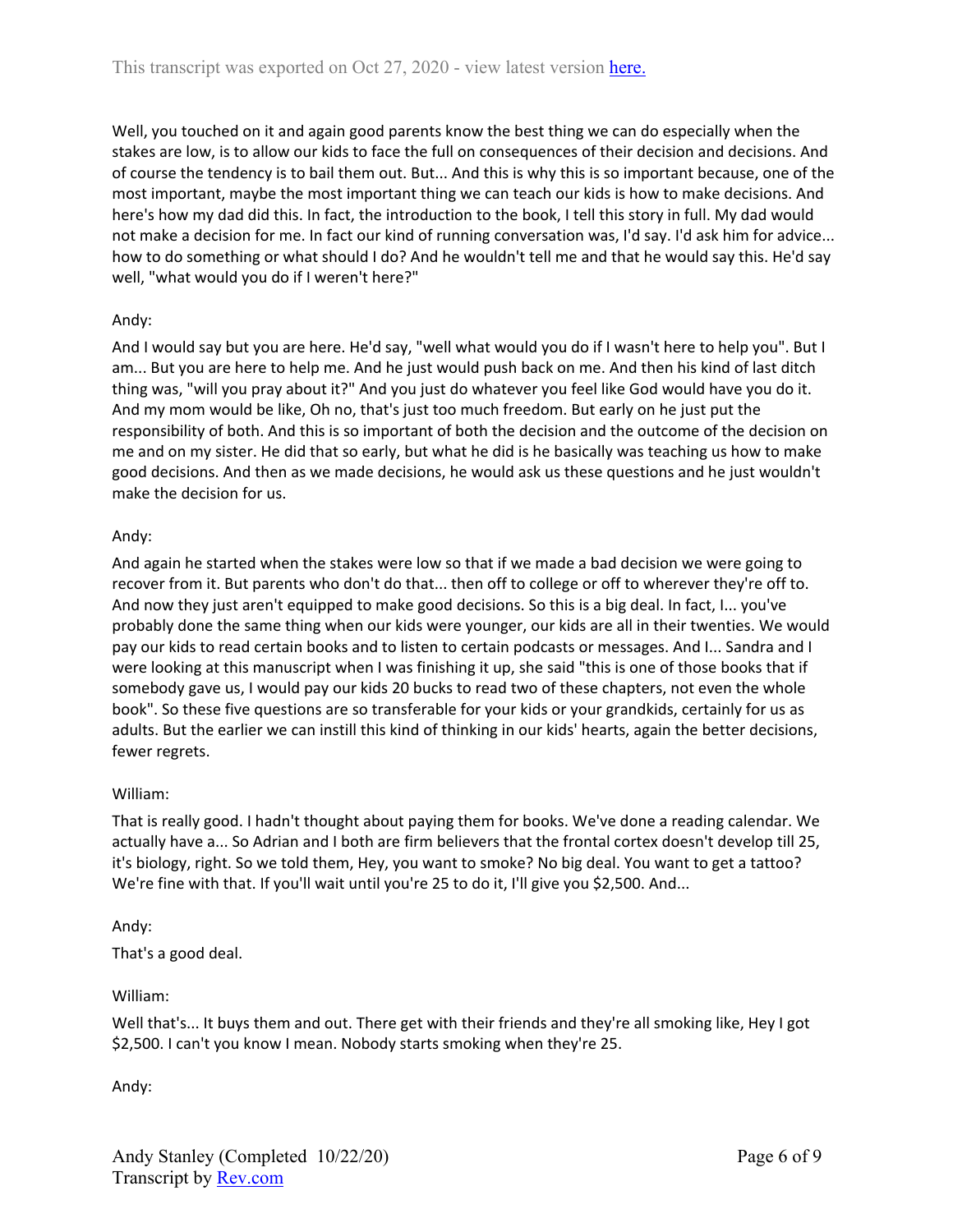No, that's... that frontal lobe development, it is... Sandra and I looked at each other's multiple times and just said frontal lobe, this is he's going to be fine. She's going to be fine. Yeah, it's a big deal.

#### William:

It's real. Well, what about the person who... I think it's hilarious Adrian, my wife could probably organize anything on the planet. And so what magazines does she read? Real simple. What is she reading for a book, Atomic Habits. She's the last person on the planet that actually needs to read this thing. She's going to be the first one to read your book. What do you say [inaudible 00:18:19] like look, I've been overweight too long, or I'm in debt and I shouldn't be and I know it. I mean how do you move them from the guilty conscience to the asking these questions in a way that produces a result?

# Andy:

Well, one of the things I do with each of these questions, I'm glad you asked that question is I say to the reader look, you don't have to do anything with your answer. In other words, the first question is, why am I doing this really? And I say look, I'm not suggesting you not do it. I'm just suggesting you be honest with yourself. So the pressure is off, okay. The pressure is off, you can go ahead and eat that anywhere. You can go ahead and go anyway, but at least be honest with yourself.

# Andy:

But here's what we've discovered is, when a person is honest with themselves, without feeling the pressure of making the right decision, they are more inclined to make the right decision. What is the wise thing to do? Now, that's a terrifying question. Its terrifying because it's so clarifying almost instantaneously. We know this is not the wise thing to do. It may be legal. It may not be immoral. I may... It may not be habit forming, but is it the wise thing to do? And I'm like look, you owe it to yourself. Nobody can read your mind. At least answer the question honestly for yourself.

# Andy:

And once we get in the habit of being honest with ourselves, we are going to be more inclined to follow through. Every counselor would tell you if you have counselors in your audience, that you can't make a person do something, you can't preach them into it. You can't talk them into it. They have to decide and a good counselor... What does a good counselor do? They just breadcrumbs questions, question, question, question. And a good counselor is patient enough. It's why I'm not a counselor to lead a person to make their own decision because that's the only decision they're going to keep.

# Andy:

So in this book, I'm basically going to give you the questions ahead of time and save you some counseling, because these are the kinds of questions that result in self-discovery. And it's only the decisions we make for ourselves by ourselves that generally we follow through on. And again, I'm a pastor. I get up every week and try to tell people how to live their lives. But I just know from experience we basically have to come to conclusions on our own, and I'm hoping these five questions again, will help some people make better decisions, follow up on the decisions and consequently live with fewer regrets.

William: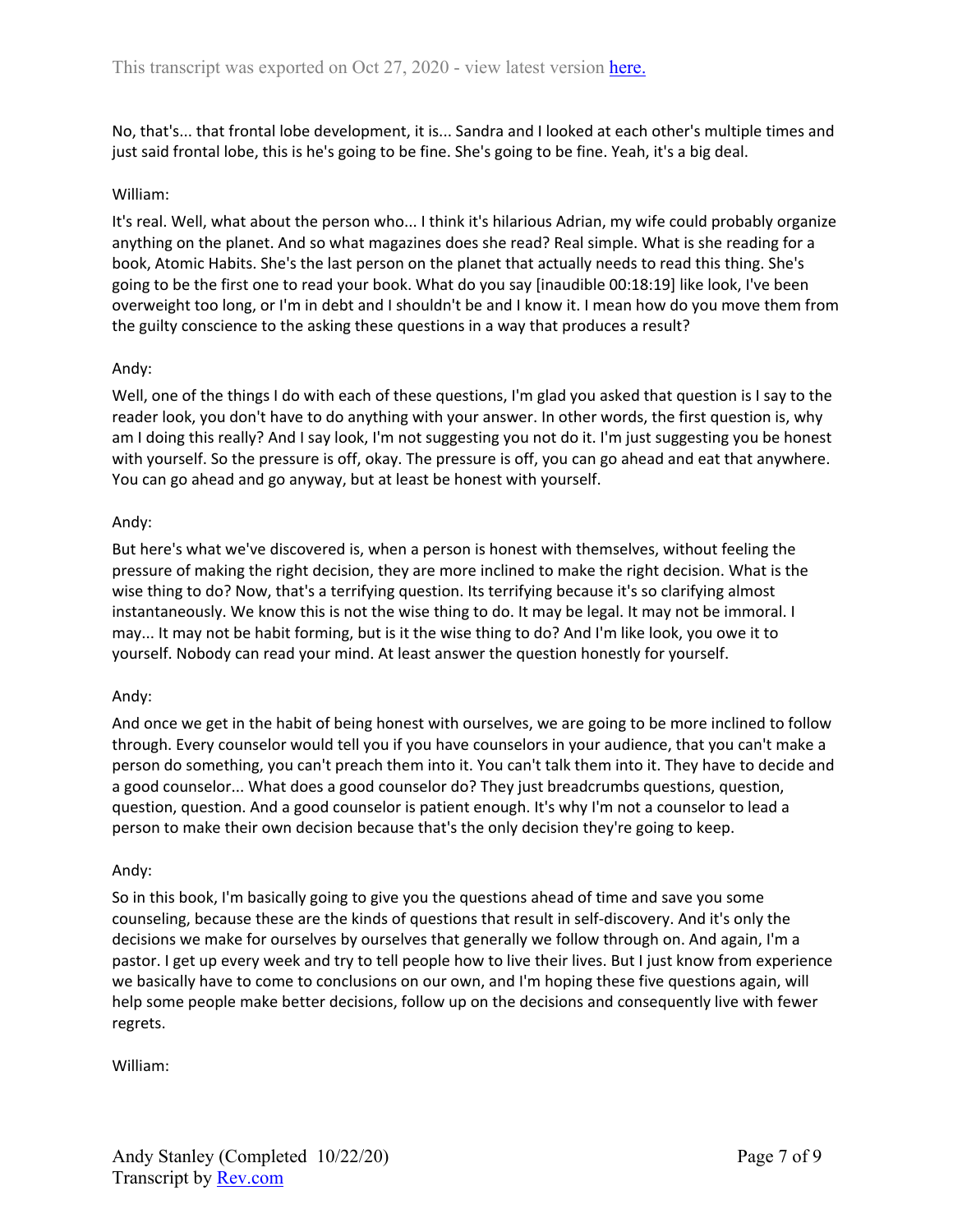I think it they're all five fantastic. I think too my time with a counselor. And I remember he said to me one time. Hey, just answer this for yourself, you don't have to answer me. I don't care what you say, but... being honest with yourself? And I sat there for... I felt like a hundred years, it was probably a minute. And I said John, how often does that actually happen? And trying to answer the question with a question. And he said to me, not often and that was enough. And I was like, Oh.

#### Andy:

#### Yeah there it is.

#### William:

I think if I could have read one of these five questions as a kid, it'd be that first one because [inaudible 00:21:26]

#### Andy:

Why am I doing this, really? Yeah.

#### William:

I mean, and am I being honest with me? I mean, I've done 20,000 face to face interviews with pastors and I'm the worst at this, but self awareness and self honesty are like so rare. I mean it's so rare. I wish I could get better at this, but I... You just closed with one little thing. What does love require of us? It sounds like a song at Woodstock or whatever. I mean like Oh, that's easy. It's just love like Oh, love, love, love. But the older I get the more I'm starting to realize, the commandments around love. And what does love require might be more difficult than following the IRS tax code. I mean, might be more difficult than following all the regulations in the old Testament. Is that really an easy question? It sounds like it's actually hard-

#### Andy:

No, it's a terrifying question because we instinctively intuitively know the answer and it's going to cost us something. I'm glad you asked it the way he did because within the context of my Christianity and even within the context of that chapter in the book, this isn't just any kind of love. This is tied to Jesus' new command where he said, "this is a new command I give you, love one another", to which the disciples were like well, that's not new to which Jesus would have said well, I'm not through. Love one another, the way that I have loved and am about to love you. And he could have gone around the room. Matthew, remember when I met you. Nathaniel remember when I met you and then the next day he would put on a demonstration of love that would take their breath away.

#### Andy:

So this is not soft. This is not permissive. This is the toughest question of all because it's a requirement. What does love require of me, but in a marriage when both people are asking that question, the question there is nothing you can't overcome. And in a family when a mom and a dad or a parent, either parent set the pace or the tone and for the family, for the kids of what does love require of me again, it's the relationship question. You don't end up with perfect kids, but you end up with kids who want to be with their parents and want to be with each other when all is said and done. So it's a very demanding question, but Jesus said, "no greater love is this than a person would lay down their life for a friend".